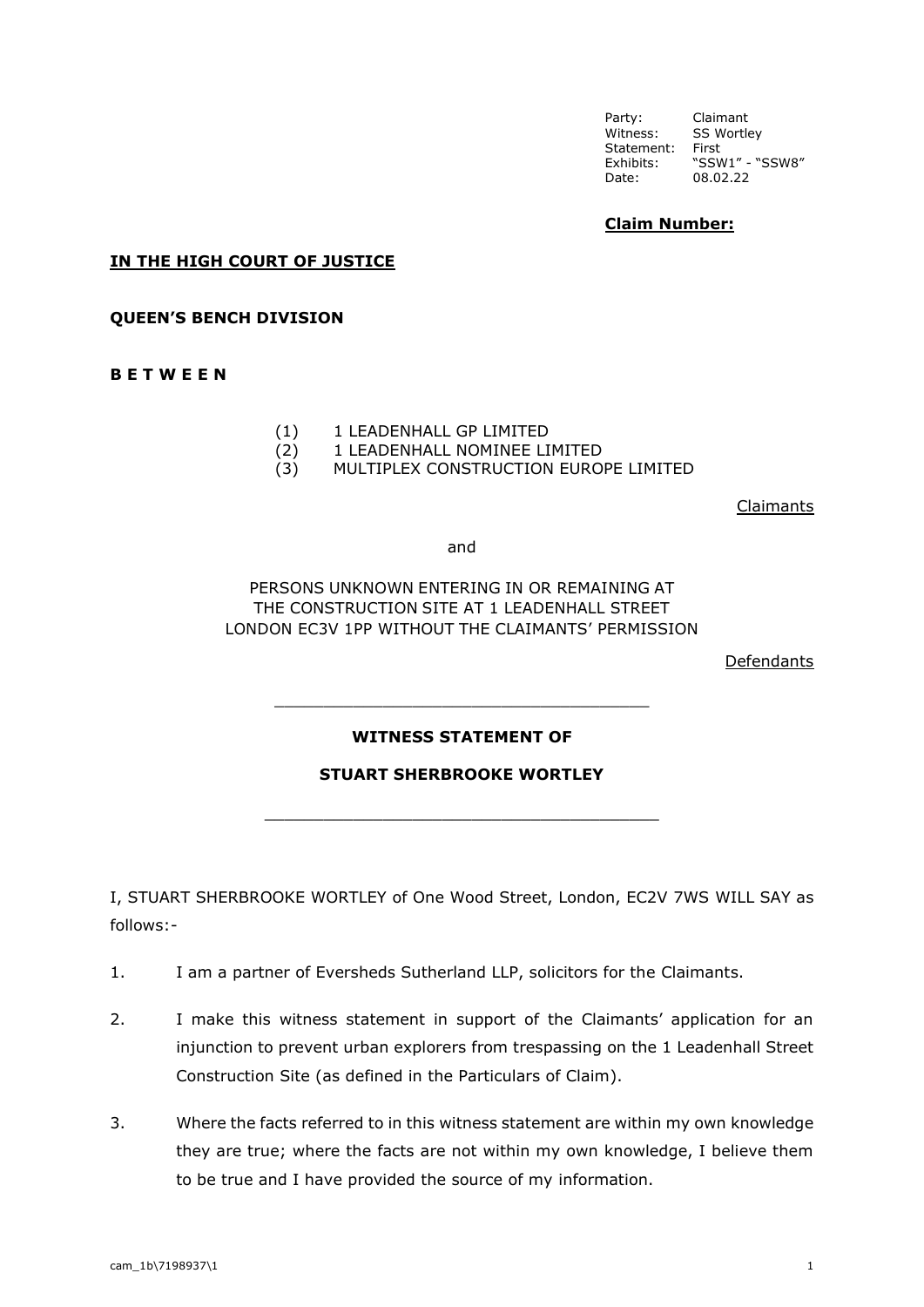- 4. I have assisted Peter Clarke, a Vice President of Development at Brookfield Properties in the preparation of his witness statement in support of the Claimants' application.
- 5. In this witness statement, I provide the following additional evidence:-
	- 5.1 in paragraphs 6-9, I refer to some fatal accidents in the UK and around the world arising from urban exploring (including 2 on construction sites in London);
	- 5.2 in paragraph 10, I refer to injunctions which have been granted to protect major construction sites against the risk of trespass by urban explorers (mostly - thought not exclusively - in London);
	- 5.3 in paragraphs 11-16, I refer to a decision of Mr Justice Soole in July 2020 to grant an interim injunction after finding that there was an imminent risk of trespass at a construction site at Bankside Yards in London (notwithstanding the fact that there had not yet been an incident of trespass at that particular construction site);
	- 5.4 in paragraphs 17-27, I refer to the decisions of:-
		- 5.4.1 Mrs Justice Stacey in March 2021 to grant an interim injunction to restrain trespass on a construction site at 40 Leadenhall Street (after reaching the same conclusion as Mr Justice Soole had done);
		- 5.4.2 Mr Justice Eyre in February 2022 to grant a final injunction to restrain trespass at 40 Leadenhall Street;
	- 5.5 in paragraphs 28-35, I refer to recent urban exploring activity involving tower cranes in London;
	- 5.6 in paragraphs 36-38, I provide information about tall buildings which have been constructed in London since 2018;
	- 5.7 in paragraphs 39-45, I provide information about the effectiveness of injunctions to restrain trespass by urban explorers on construction sites for tall buildings;
	- 5.8 in paragraphs 46-48, I provide information about 3 tall buildings under construction in London since 2018 where no application was made for an injunction to restrain trespass;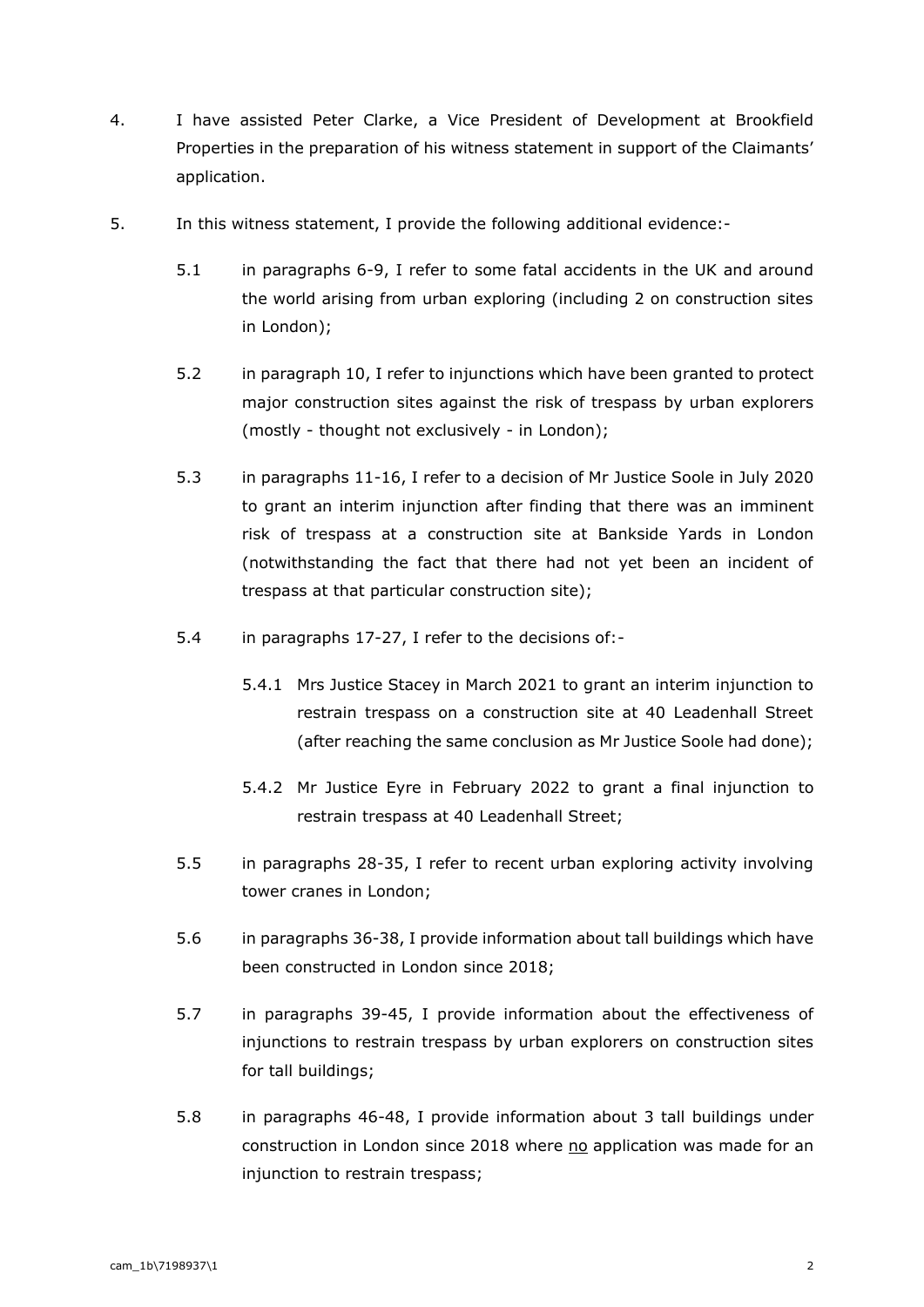- 5.9 in paragraphs 49-53, I deal with issues related to the issue and service of proceedings; and
- 5.10 in paragraphs 54-59, I set out my conclusions.

## **Urban Exploring and Fatal Accidents in the UK and abroad**

- 6. Urban Exploring carries with it serious risks for those involved and for others. The activity is generally carried out by juveniles and young adults. Those engaging in this activity (particularly those who are active on construction sites) appear to misunderstand the risks involved.
- 7. If it were not otherwise obvious, those risks are apparent from the number of deaths around the world which have (or appear to have) occurred as a result of urban exploring. I have advised clients in this field since 2017. Since that time I have become aware of the following fatal accidents:-
	- 7.1 June 2013 Pavel Kashin (aged 24) died when he fell from a building in St Petersburg;
	- 7.2 April 2014 Xenia Ignatyeva (aged 17) died when she fell from a railway bridge in St Petersburg;
	- 7.3 February 2015 Carl Salomon (aged 19) died when he fell from a crane in Sydney;
	- 7.4 October 2015 André Retrovsky (aged 17) died when he fell from a building in Vologda in Russia;
	- 7.5 December 2015 Connor Cummings (aged 24) died when he fell from the roof of the Four Seasons hotel in New York;
	- 7.6 March 2016 Tolya (aged 13) died when he fell from the roof of a building in Saratov;
	- 7.7 October 2016 Christopher Serrano (aged 25) died when he was hit by a train in New York;
	- 7.8 November 2016 Yuri Yeliseyev (aged 20) died when he fell from a building in Moscow;
	- 7.9 November 2016 Wu Yongning (aged 26) died when he fell from a building in Changsha in China;
	- 7.10 January 2017 Nye Frankie Newman (aged 17) died when he was hit by a train in Paris. Nye Newman was a founding member with Rikke Brewer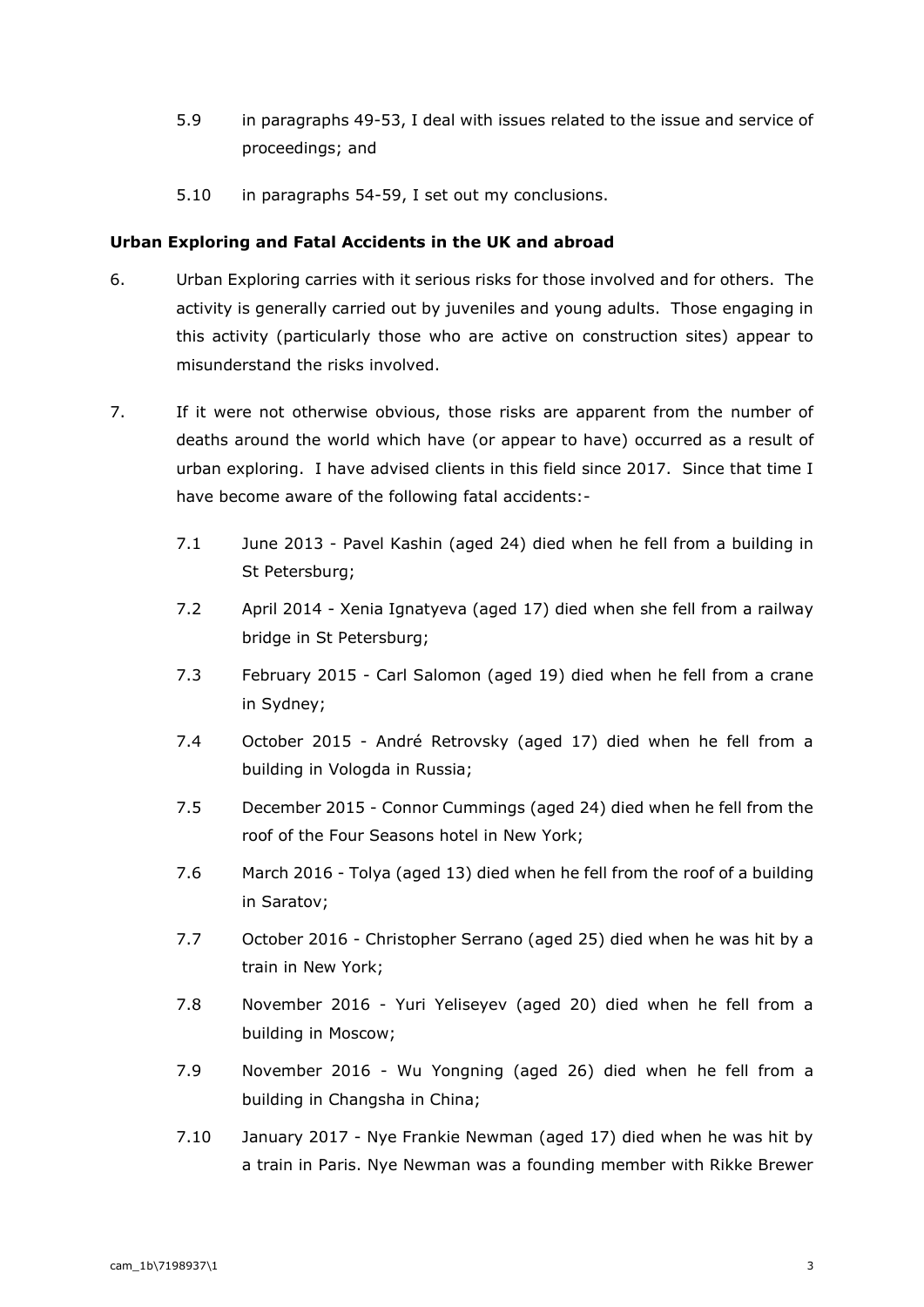(the First Defendant) of the Brewman Group – an urban explorer collective of climbers;

- 7.11 January 2017 Maxime Sirugue (aged 18) died when he fell from a bridge in Lyon in France;
- 7.12 March 2017 Thomas Rhodes (aged 19) died when he fell from a building in Sheffield;
- 7.13 June 2017 a young man who has not yet been named died when he fell from a bridge in Kiev;
- 7.14 August 2017, Leon Hoyle (aged 12) died when he fell through the roof of a disused industrial building in Lancashire;
- 7.15 October 2017 Eric Janssen (aged 44) died when he fell from the London House Hotel in Chicago;
- 7.16 July 2018 Jackson Coe (aged 25) died when he fell from a building in New York;
- 7.17 September 2019 Johnny Turner (aged 28) died when he fell from scaffolding at a site in Waterloo, London; and
- 7.18 June 2020 Ethan Bonnar (aged 22) died when he fell through the roof of a disused dairy building in Devon.
- 8. In January 2018, the body of Sam Clarke (aged 21) was found on the construction site at 1-5 Bank Street at Canary Wharf after he gained unlawful access to it (although the precise circumstances of his death are unclear).
- 9. I refer to the Evening Standard articles concerning the tragic deaths of Sam Clarke in 2018 and Johnny Turner in 2019 at **"SSW1"**.

## **Injunctions on Other Construction Sites**

- 10. Since 2018, my firm has assisted clients in obtaining the following injunctions to restrain urban explorers from trespassing on construction sites:-
	- 10.1 Brookfield Properties in respect of:-
		- 10.1.1 various construction sites on the Canary Wharf Estate;
		- 10.1.2 100 Bishopsgate in the City of London;
		- 10.1.3 Principal Place Residential on Bishopsgate in the City of London;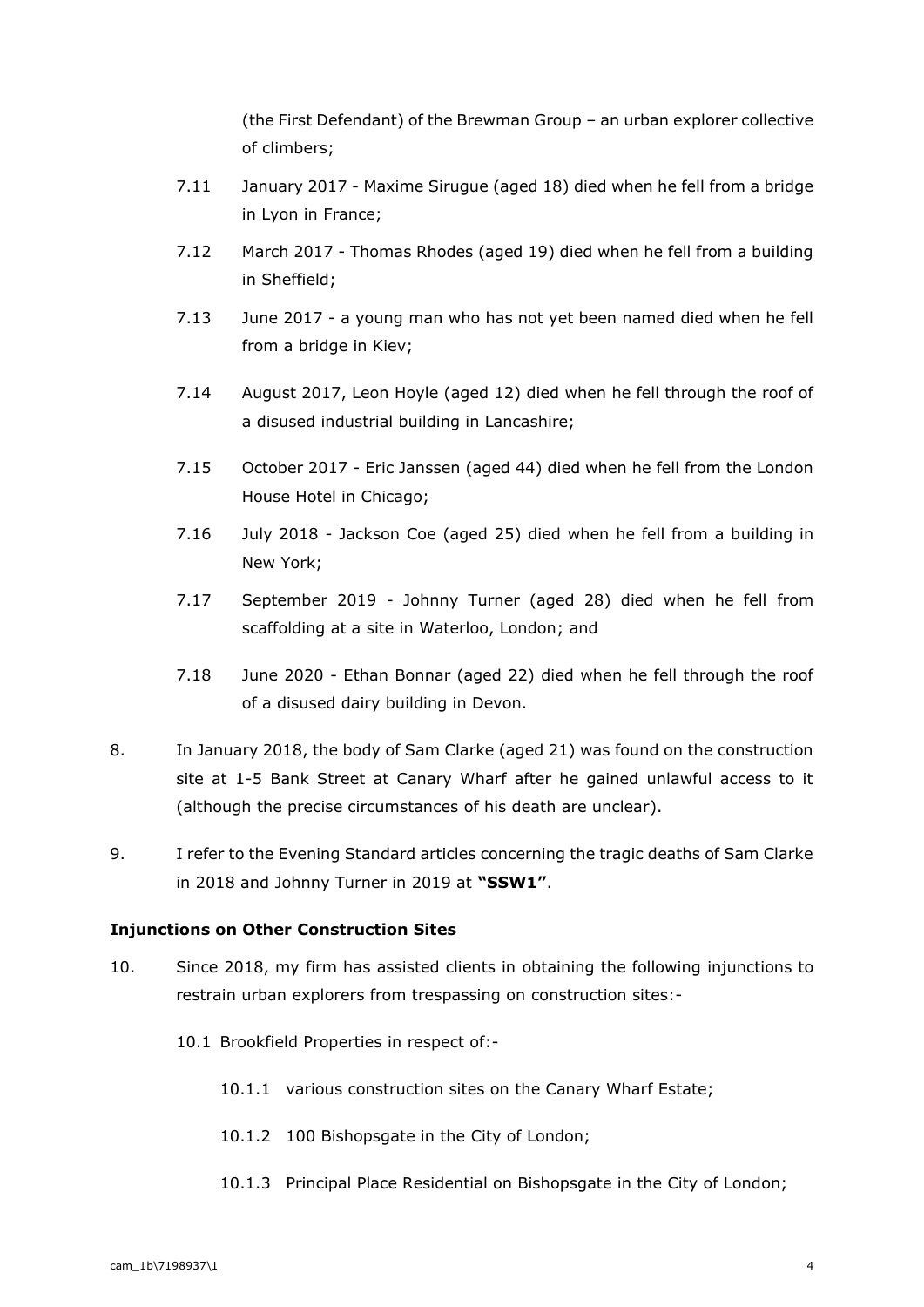- 10.2 Mace Limited in relation to the construction site at 40 Leadenhall Street in the City of London;
- 10.3 Multiplex Construction Europe Limited in relation to 12 major construction sites in London including:-
	- 10.3.1 2 located in the City of London (namely 22 Bishopsgate, 100 Bishopsgate); and
	- 10.3.2 Bankside Yards on the south bank of the River Thames in London;
- 10.4 Canary Wharf Contractors (in relation to a major development at Southbank Place);
- 10.5 Teighmore Limited (in relation to the construction of The Shard Place (and also in relation to The Shard though this was not a construction site));
- 10.6 Berkeley Group (in relation to 250 City Road and South Quay Plaza);
- 10.7 Wates, Sisk, McLaren and Maclaleer & Rushe (in relation to 15 construction sites at Wembley Park);
- 10.8 Sir Robert McAlpine Limited (in relation to the re-development of Victoria Square in Woking and 3 construction sites in Manchester); and
- 10.9 Charles Street Buildings (in relation to a construction site for a new hotel development in Leicester).

### **Imminent Risk of Trespass**

11. In most of the cases referred to above there had been previous incidents of trespass. However in others, there had been no previous incidents of trespass so that it was necessary to persuade the Court that there was an imminent risk of trespass.

### **Bankside Yards**

12. In July 2020, my firm obtained an injunction to restrain trespass on a construction site at Bankside Yards on behalf of claimants including the main contractor Multiplex Construction Europe Limited (QB-2020-002072). Although there had been no previous incidents of trespass at this construction site, Mr Justice Soole was persuaded that the risk of trespass by urban explorers was imminent on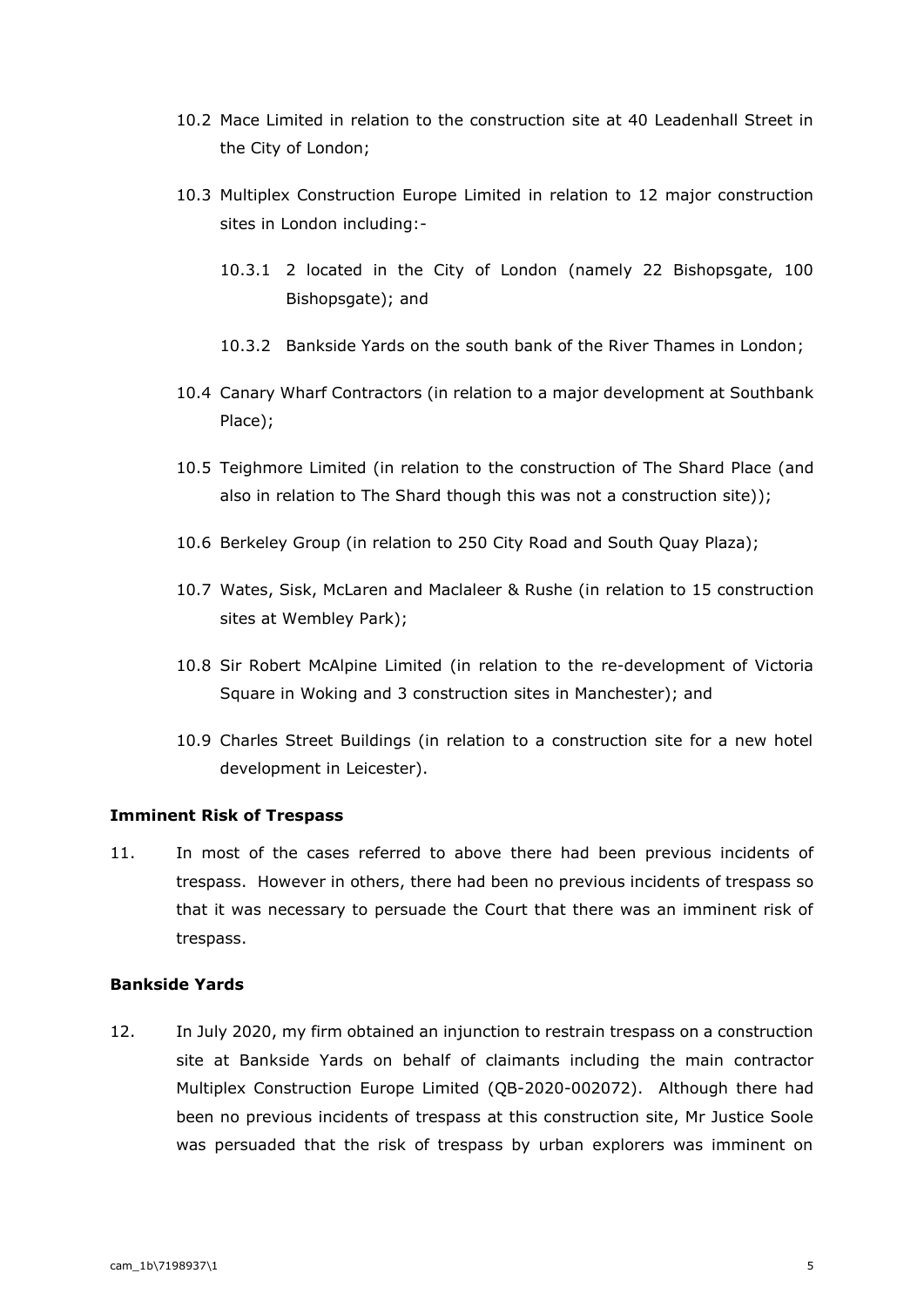account of the prominent location of the construction site (with views across the River Thames to the City of London) and the presence of tower cranes.

- 13. The witness statement in support of this application was provided by Martin Wilshire, the Director of Health and Safety at Multiplex. Paragraph 38 of Mr Wilshire's witness statement recorded incidents of trespass at other Multiplex construction sites (but none at Bankside Yards).
- 14. In paragraph 32 of his witness statement, after referring to injunctions at other Multiplex Construction sites, Mr Wilshire commented:-

*"The First Claimant has been pleased to note that the injunctions referred to above have had a significant deterrent effect, with the number of incidents having reduced dramatically."*

- 15. Copies of the transcript of the hearing on 20 July 2020 and of Mr Justice Soole's judgment in the Multiplex Construction case are now produced and shown to me marked **"SSW2"**.
- 16. After considering the relevant legal principles and the evidence (much of which was similar to the evidence in support of this application), the learned judge concluded in paragraph 13:-

*"… I am satisfied that the Claimants have made out their case for an interim injunction for a period of 6 months expiring 29th January 2021. The evidence overall sufficiently demonstrates a real risk or strong probability of recurrence of such activities in the absence of a continuing order.* 

*"On the evidence before me, the general enthusiasm for, and for publicising, this activity appears to continue unabated; but the existing restraints in respect of other properties have had their beneficial effect.* 

*"The grave dangers of this activity are self-evident and threaten not just the participants but also security staff, emergency services and members of the general public. They also involve potential financial damage to the Claimants with their duties of health and safety. Damages are plainly not an adequate remedy, nor is it likely that any participant would be able to meet any award.* 

*"The cross-undertaking in damages is scarcely of any moment, but can be fully satisfied. The balance of convenience in my judgment is plainly in favour of an interim injunction."*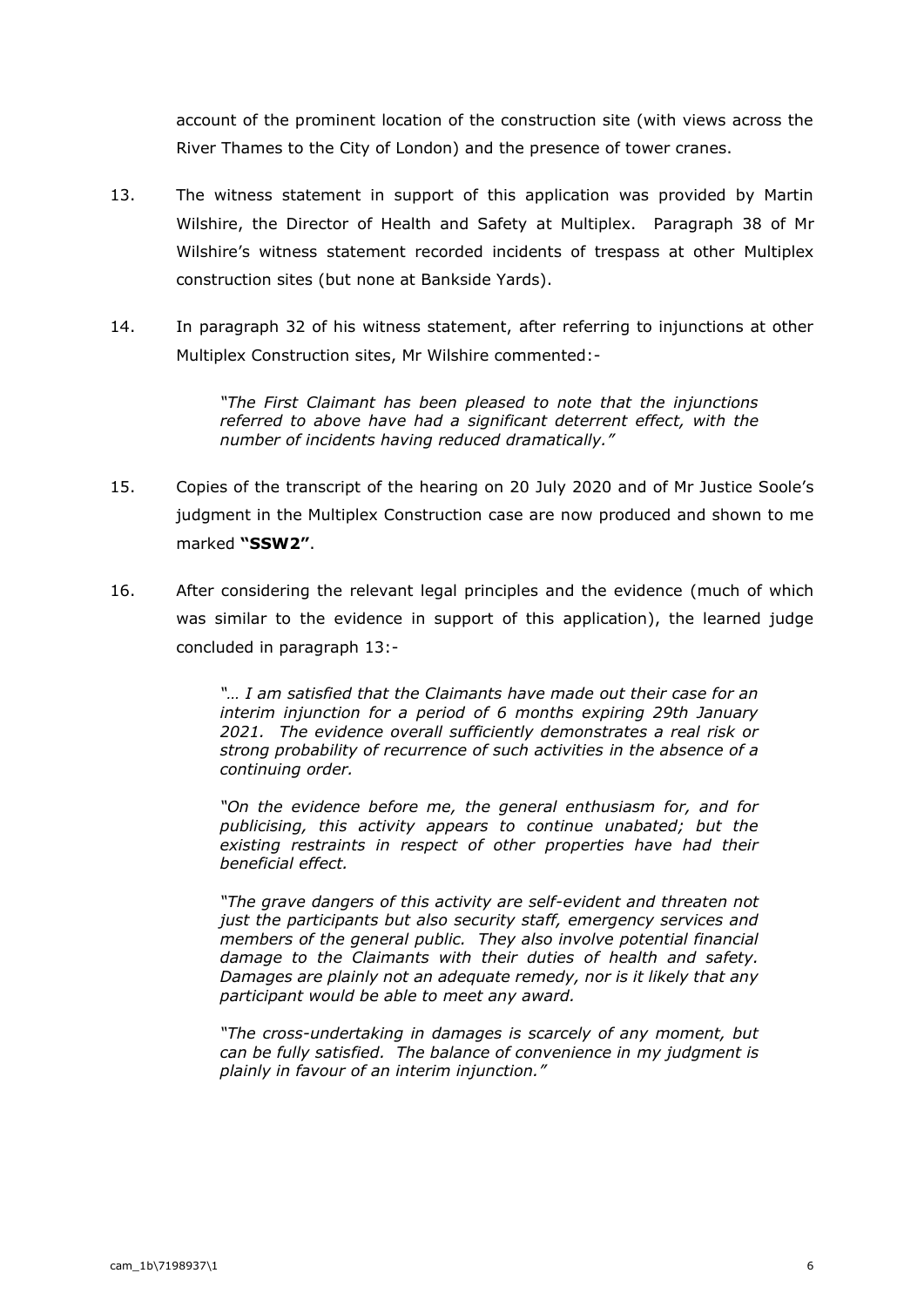#### **40 Leadenhall Street**

- 17. In March 2021, my firm obtained an injunction to restrain trespass on a construction site at 40 Leadenhall Street on behalf of claimants which included the main contractor Mace Limited (Claim No QB-2021-000827). This is another example of a case where there had been no previous incidents of trespass but the learned Judge Mrs Justice Stacey was persuaded that the risk of trespass by urban explorers was imminent on account of the prominent location of the construction site (in the heart of the City of London) and the presence of tower cranes.
- 18. The witness statement in support of this application was provided by Andrew Brown, Director of Health Safety and Wellbeing at Mace. Paragraph 32 of Mr Brown's witness statement recorded incidents of trespass at other Mace construction sites (but none at 40 Leadenhall Street itself).
- 19. At the hearing in March 2021, Mrs Justice Stacey granted an interim injunction to restrain trespass until 15 October 2021.
- 20. When Mrs Justice Stacey granted that interim injunction, it was understood (based on the Court of Appeal's decision in *Canada Goose UK Retail Ltd v Persons Unknown* [2020] EWCA Civ 303 decided in March 2020) that final injunctions were no longer available in these circumstances against Persons Unknown.
- 21. In *London Borough of Barking and Dagenham v Persons Unknown* [2021] EWHC 1201 (decided in May 2021), Mr Justice Nicklin went a step further and suggested that interim injunctions were only available as a temporary measure to allow the claimants an opportunity to identify named defendants. The local authority claimants appealed against that decision which was considered by the Court of Appeal on 30 November and 1 / 2 December 2021.
- 22. In September 2021 (before the appeal in *Barking and Dagenham v Persons Unknown*), Mr Justice Nicklin intervened in the 40 Leadenhall Street proceedings and made an order of the Court's own motion which required (amongst other things) the claimants to file evidence setting out the steps which they had taken to identify named defendants.
- 23. In response, on behalf of the claimants in that action my firm applied to extend the interim injunction until the end of January 2022 (to await the outcome of the Court of Appeal's decision in *Barking and Dagenham v Persons Unknown*).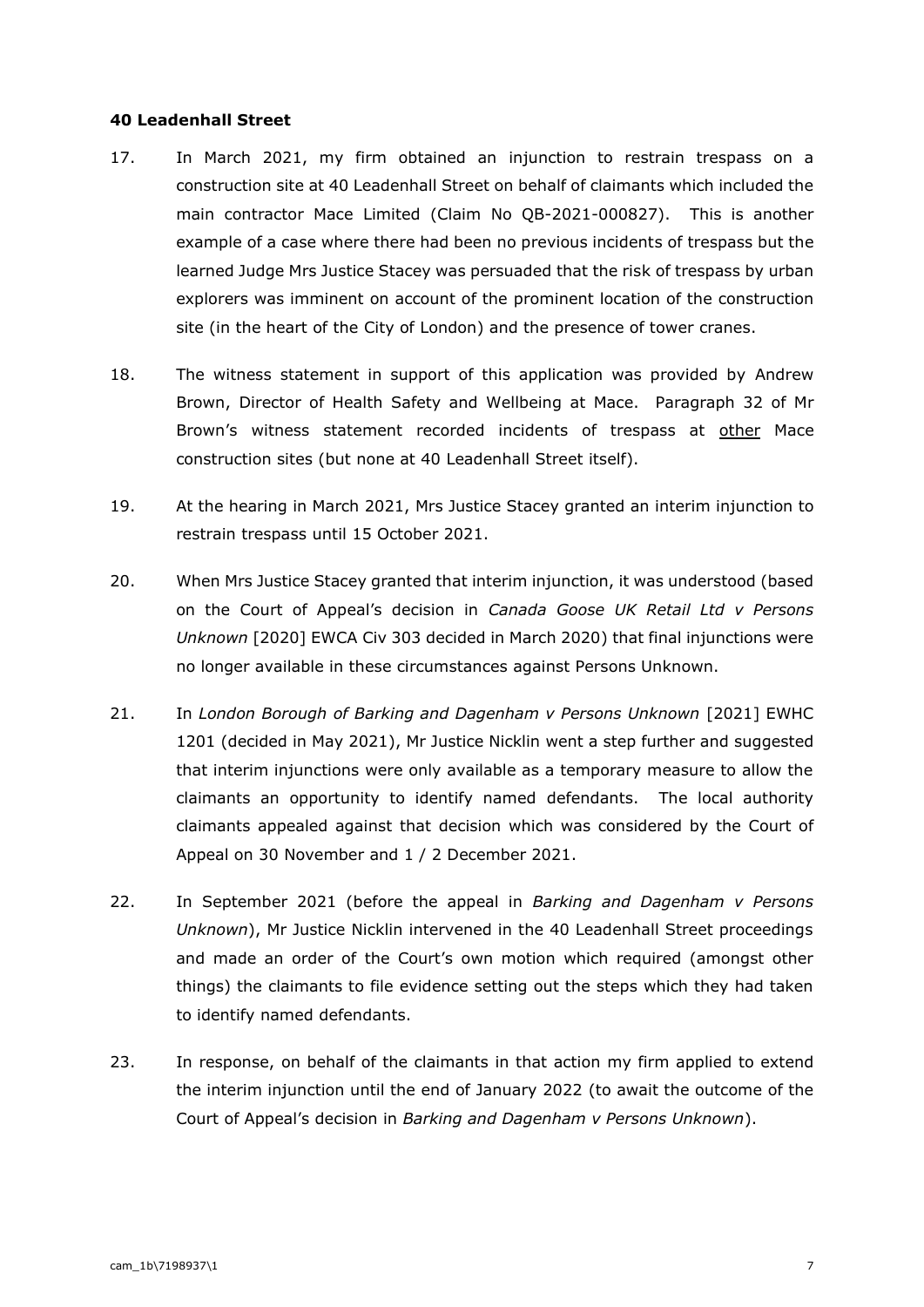- 24. Mr Justice Nicklin refused that application. In those circumstances, Mace Limited and the joint claimants decided to discontinue the proceedings.
- 25. On 13 January 2022, the Court of Appeal handed down their judgment in *Barking and Dagenham v Persons Unknown* [2022] EWCA Civ 13 – overturning Mr Justice Nicklin's decision at first instance and the Court of Appeal's decision in Canada Goose.
- 26. Following this appeal, Mace applied to renew their injunction and on 2 February 2022, Mr Justice Eyre granted a final injunction to restrain trespass until 31 January 2024 (Claim No QB-2022-000280).
- 27. I am informed by Andrew Brown, the Health, Safety and Wellbeing Director for Mace Limited that:-
	- 27.1 during the 7 month period in which the interim injunction was in place (March to October 2021) there was only 1 incident of trespass at 40 Leadenhall Street (and this was not obviously urban explorers); and
	- 27.2 during the 3 month period after the interim injunction had been discharged (October 2021 to January 2022), there were 3 incidents of trespass at 40 Leadenhall Street all of them by urban explorers.

## **The Particular Attraction of Tower Cranes**

- 28. In paragraph 19 of his witness statement in these proceedings, Peter Clarke refers to the fact that tower cranes on construction sites are frequently climbed by urban explorers.
- 29. Recent videos of this sort of activity in London include the following:-
	- 29.1 24 October 2020 James Kingston South Bank Tower Crane Climb in London – 24 October 2020 <https://www.youtube.com/watch?v=ApVilRYCyhk&t=23s>
	- 29.2 26 January 2021 Usama Quaraishi Climbing high above London City The crane section starts at around 6 minutes 30 seconds <https://www.youtube.com/watch?v=GcIPEBZuuWE>
	- 29.3 8 March 2021 Expansion Crane Climb London - 8 March 2021 [https://www.youtube.com/watch?v=6X\\_mL-su8og](https://www.youtube.com/watch?v=6X_mL-su8og)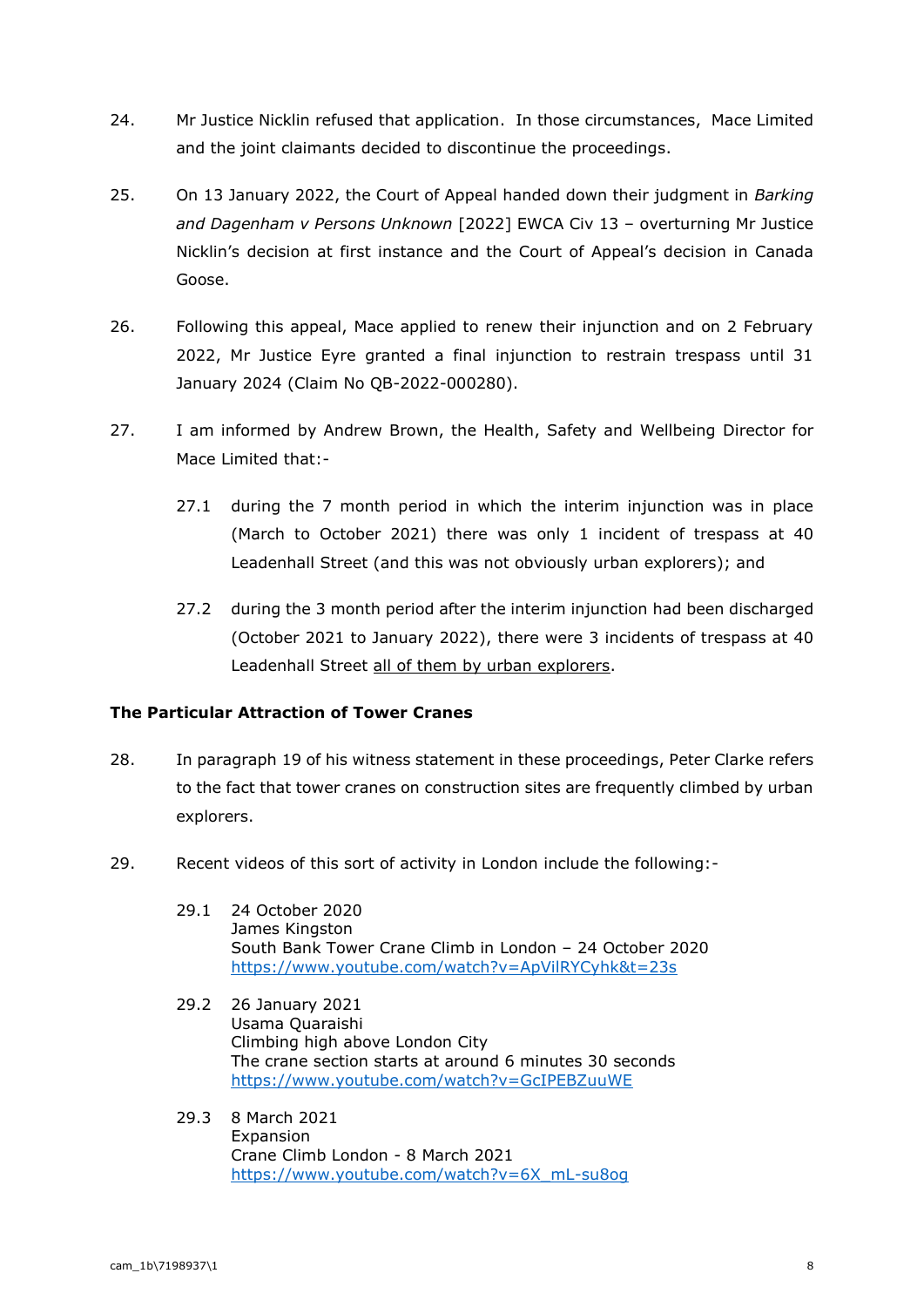- 29.4 20 October 2021 Mxxran City of London crane climb (120m) *<https://www.youtube.com/watch?app=desktop&v=qfsMGMewan4>*
- 29.5 9 November 2021 Majestik.sb "Cold Sunrise" *<https://www.instagram.com/p/CV-1GZ-l2Qv/>*

This video was also featured in the Daily Mail on 6 January 2022 *[https://www.dailymail.co.uk/news/article-10374365/amp/Adrenaline](https://www.dailymail.co.uk/news/article-10374365/amp/Adrenaline-junkies-climb-558ft-crane-east-London.html)[junkies-climb-558ft-crane-east-London.html](https://www.dailymail.co.uk/news/article-10374365/amp/Adrenaline-junkies-climb-558ft-crane-east-London.html)*

- 29.6 27 December 2021 Usama Quaraishi The TERRIFYING jump…OFF THE ROOF!!! <https://www.youtube.com/watch?app=desktop&v=nfVFDE7Tps8>
- 29.7 11 January 2022 Alexander Farrell "Long way down" *<https://www.instagram.com/p/CYmZhYQMMCm/>*
- 30. Many of the videos and photographs uploaded to the social media platforms mentioned above show individuals climbing tower cranes and hanging off them.
- 31. Of even greater concern is that some urban explorers actually operate tower cranes. In August 2020, Ben Gittings (an urban explorer who is known on-line as "Beno") uploaded to YouTube a video called 'Daytime crane drive and surf'. In this video, Ben Gittings is seen climbing a tower crane on an unidentified construction site and operating its controls. The URL for the video is: <https://www.youtube.com/watch?v=rF-k1dosHQM&t=154s>
- 32. Ben Gittings has uploaded various other similar videos in the past and I have set out below the URLs to these videos:

<https://www.youtube.com/watch?v=8pplmTVp6nk> - 'Driving Mr Pigeon's crane'

<https://www.youtube.com/watch?v=1qPW7nREd-0> – 'Driving a crane but driver's seat was backwards'

<https://www.youtube.com/watch?v=TzfkL4BRVGQ> – 'Finding a crane to drive'

33. There is now produced and shown to me marked **"SSW3"** a schedule of other urban exploring videos and still images all uploaded between September 2021 and January 2022. The focus of this material is on construction sites in London and much of it involves tower cranes. This material demonstrates that urban exploring continues to be a serious problem for construction sites (and tall buildings) in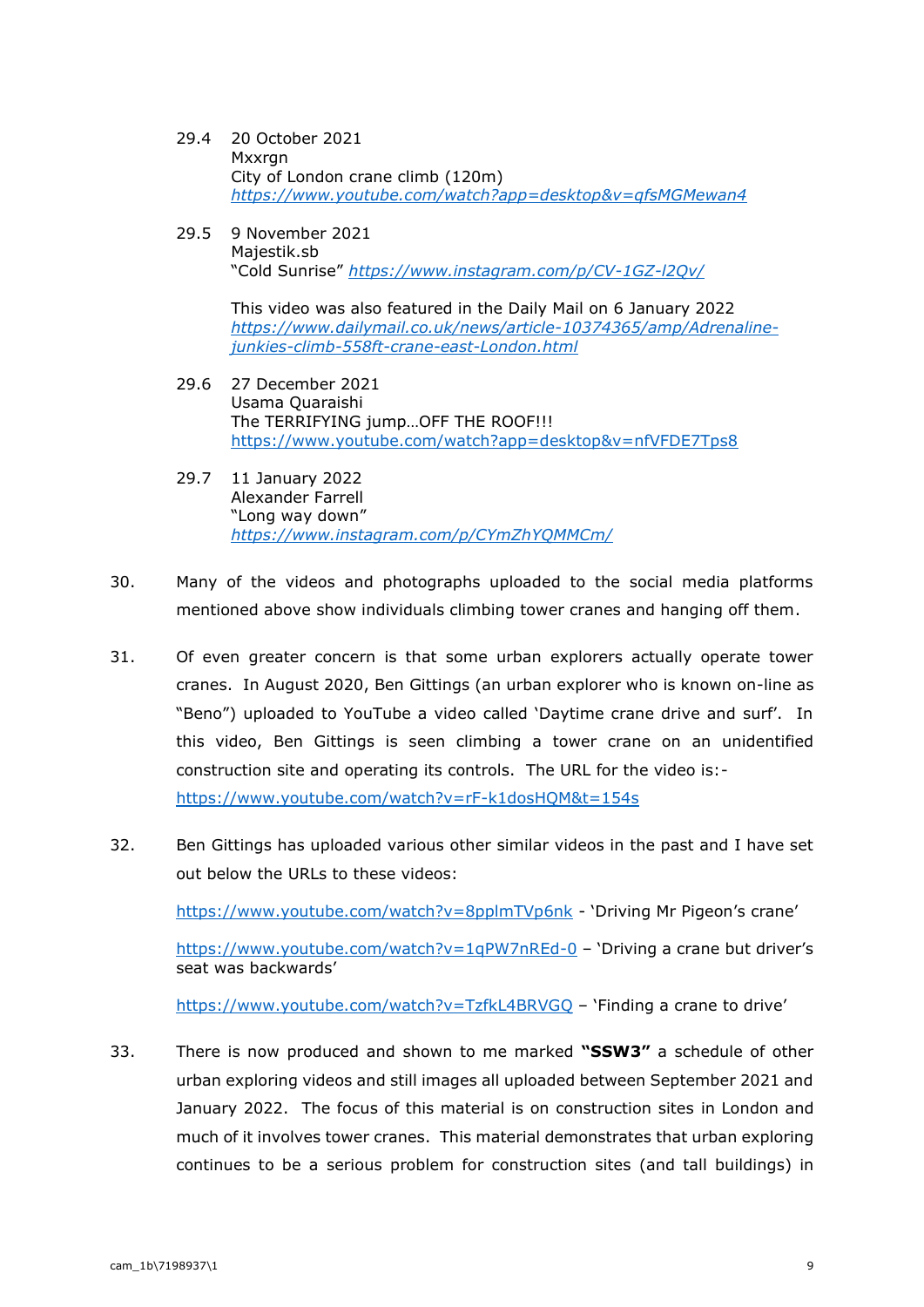London. Every one of these videos / photographs evidences an incident of dangerous trespass.

- 34. The Claimants cannot know when the next attempt will be made by an urban explorer to climb one of the tower cranes at 1 Leadenhall Construction Site. Urban explorers do not advertise which buildings or construction sites they intend to target in advance. Whilst I know of around 5 instances (in 2018 / 2019) when urban explorers disclosed their intention to climb a particular crane / building in advance, that practice appeared to stop completely once urban explorers discovered that their videos and photographs on social media were being monitored by certain security teams and my firm.
- 35. The Construction News article dated 15 November 2019 (referred to in paragraph 43 below refers to my firm having a team which reviews YouTube for urban explorer videos. That is not something we have done since March 2020.

### **The Construction of Tall Buildings in London since 2018 – Injunctions Granted**

- 36. Since 2018, 16 buildings have been constructed in London (including the City of London, Canary Wharf and various locations south of the river) to a height exceeding 150 metres. A table showing these buildings is attached to this statement marked **"SSW4"**. The table also includes the name of the developer / contractor and records whether an injunction was sought / granted.
- 37. In relation to 13 of the construction sites, the relevant developer / contractor successfully applied for an injunction to restrain trespass by urban explorers. My firm obtained injunctions covering 10 of the 13 sites.
- 38. Before those injunctions were granted, there was evidence of trespass (and / or reconnaissance in advance of trespass) at some but not all of those sites:-
	- 38.1 as noted above, there were no incidents of trespass at 40 Leadenhall Street before the interim injunction was granted in March 2021;
	- 38.2 the Canary Wharf injunction was granted on the basis of evidence of trespass across the estate generally (including at construction sites on Bank Street). However, the injunction extended to construction sites at Newfoundland and One Park Drive (both over 150 metres) despite there being no evidence of trespass at those particular sites; and
	- 38.3 the Berkeley Group injunction was granted on the basis of evidence of trespass at Saffron Tower in Croydon and at 250 City Road in Islington.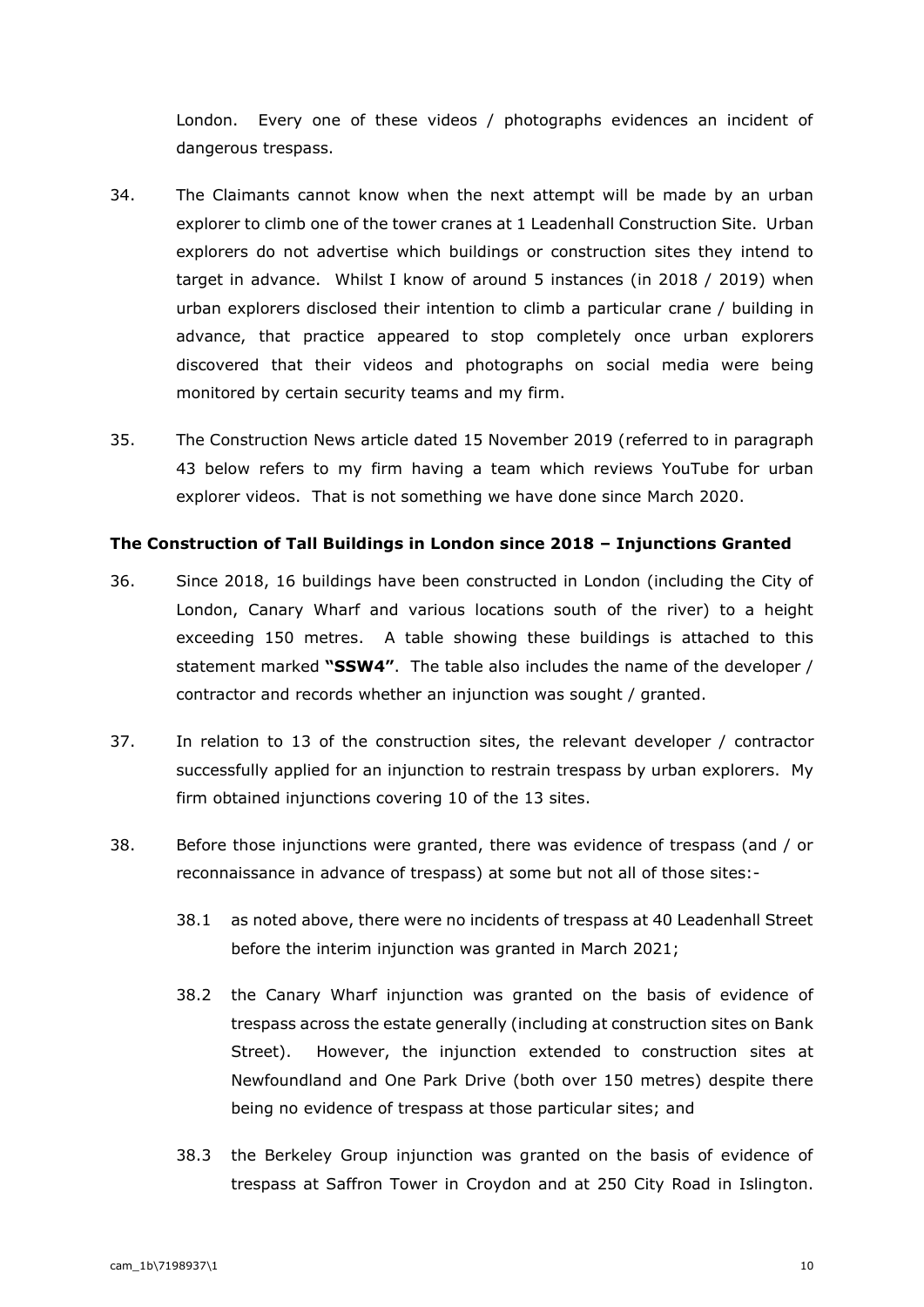However, the injunction was also granted in relation to the South Quay Plaza construction site where 2 towers above 150 metres are under construction (despite there being no evidence of prior trespass at that particular site),

#### **The Construction of Tall Buildings since 2018 – Effectiveness of Injunctions**

- 39. The injunctions which have been obtained to date have reduced urbex activity at the relevant construction sites for tall buildings. That is not only my view but one shared by those responsible for security at:-
	- 39.1 Canary Wharf (where my main contact is Nick Bennett Head of Security);
	- 39.2 Multiplex Construction (where my main contact is Martin Wilshire Head of Health and Safety);
	- 39.3 Berkeley Group (where my main contact is Sean Gavin Operations Director); and
	- 39.4 Mace Limited (where my main contact is Andrew Brown Director of Health Safety and Wellbeing).
- 40. I am aware of only a handful of incidents in which urban explorers have deliberately breached an injunction to restrain trespass:-
	- 40.1 in September 2018, 5 individuals (including Messrs Farrell and Quaraishi) trespassed on Newfoundland Tower in breach of the Canary Wharf injunction. In my view, this was an attempt by urban explorers to test the effectiveness of injunctions to restrain trespass. My firm commenced committal proceedings against these 5 individuals and a copy of the decision of His Honour Judge Freedman in November 2018 is attached to this statement at **"SSW5".** In particular paragraph 10, HHJ Freedman said that he would impose a custodial sentence if any of the individuals breached an injunction again. This sent a powerful message to the urban exploring community which they have taken on board. Whilst 2 of the 5 individuals (Alexander Farrell and Usama Quaraishi) remain active urban explorers – in my view it is most unlikely that they will ever breach an injunction again;
	- 40.2 in July 2019, George King-Thompson climbed The Shard in breach of an injunction which protects that building (the tallest in Western Europe). This was an exceptional case in which Mr King-Thompson willingly risked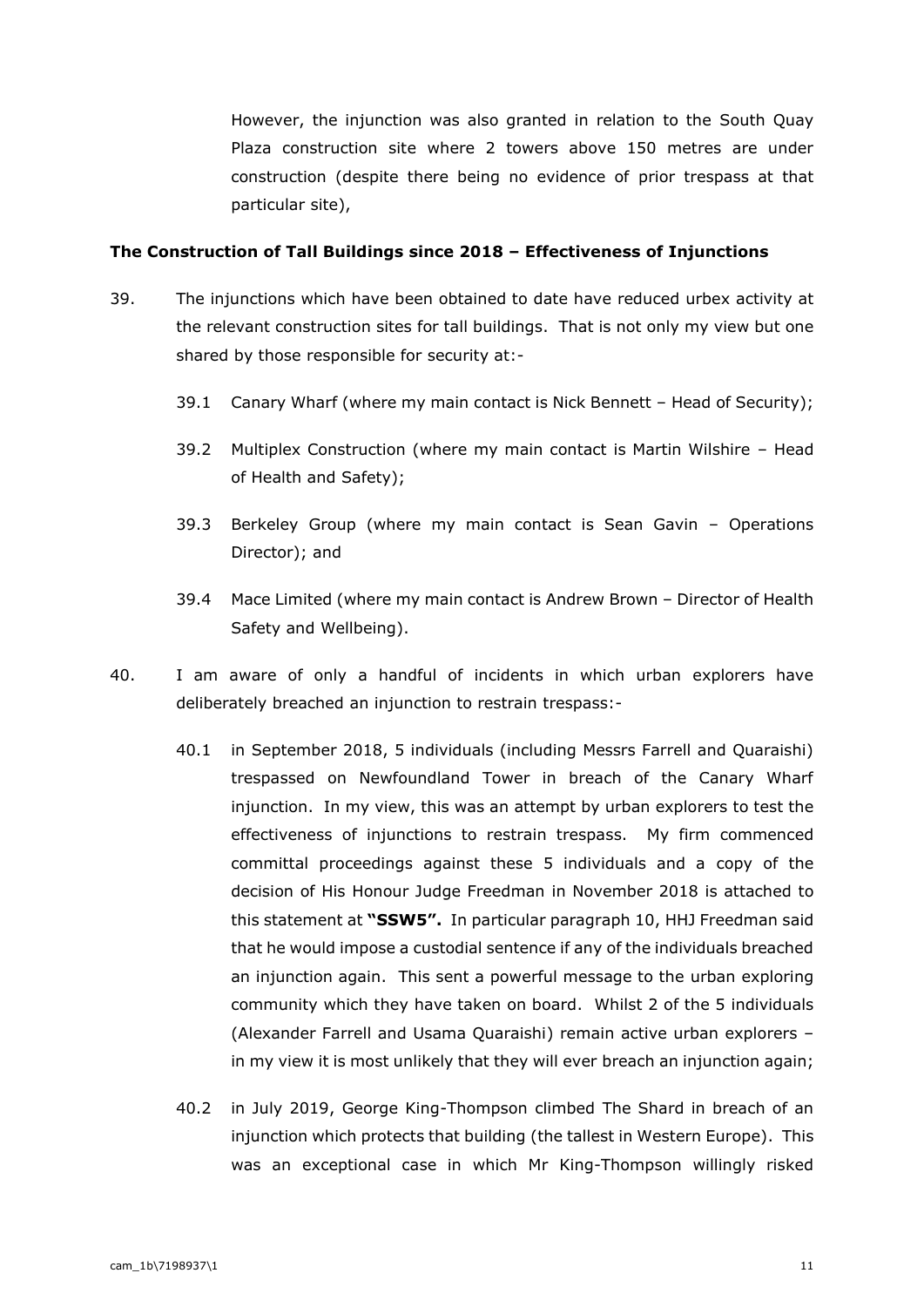imprisonment in the interests of raising his profile. Again my firm commenced committal proceedings and a copy of the decision of Mr Justice Murray is attached to this statement at **"SSW6"**. Although Mr King-Thompson expressed regret at having breached the injunction, at the time of the committal hearing he was seeking to generate publicity for the stunt (see paras 41 iii) and 49 of the judgment at pp 104 / 5 of the hearing bundle). Mr King-Thompson was given an immediate custodial sentence which sent the strongest possible message to the urban exploring community.

- 41. In my respectful opinion, the deterrent effect of an injunction to restrain trespass has been greatly assisted by the clarity of the decisions of His Honour Judge Freedman in the Canary Wharf committal hearing in November 2018 and The Honourable Mr Justice Murray in The Shard committal hearing in October 2019.
- 42. In paragraph 39 of his witness statement, Mr Clarke refers to injunctions being an effective deterrent against urban exploring activity because experienced urban explorers understand the consequences of breaching an injunction. I agree with that. There is now produced and shown to me marked **"SSW7"** an article published by Construction News in 2019 which illustrates this point. The author quotes a protagonist saying:-

*"As soon as there's an injunction, then it's not worth literally breaking the law just to go on a construction site"*

- 43. The deterrent effect should be further reinforced following the recent findings of contempt of court against Insulate Britain protestors (following protests on the M25 and other highways) on 2 and 3 February 2022.
- 44. Although we are aware of the identify of many people who engage in urban exploring, the Claimants cannot know all of them, and cannot know in advance which of them might choose to target the 1 Leadenhall Street Construction Site. In any event, this activity is not confined to British nationals but is engaged in by people from around the world. In proceedings in which an injunction was obtained to protect the O2 Arena (*Ansco Arena Ltd v Law* [2019] EWHC 835) the Court heard evidence that trespassers had travelled from the Netherlands specifically to climb that building. Many UK-based urban explorers post footage of them climbing tall or significant buildings abroad.
- 45. Exhibit **"PC4"** to Peter Clarke's witness statement appears to indicate reconnaissance activity. However, as noted above there is generally no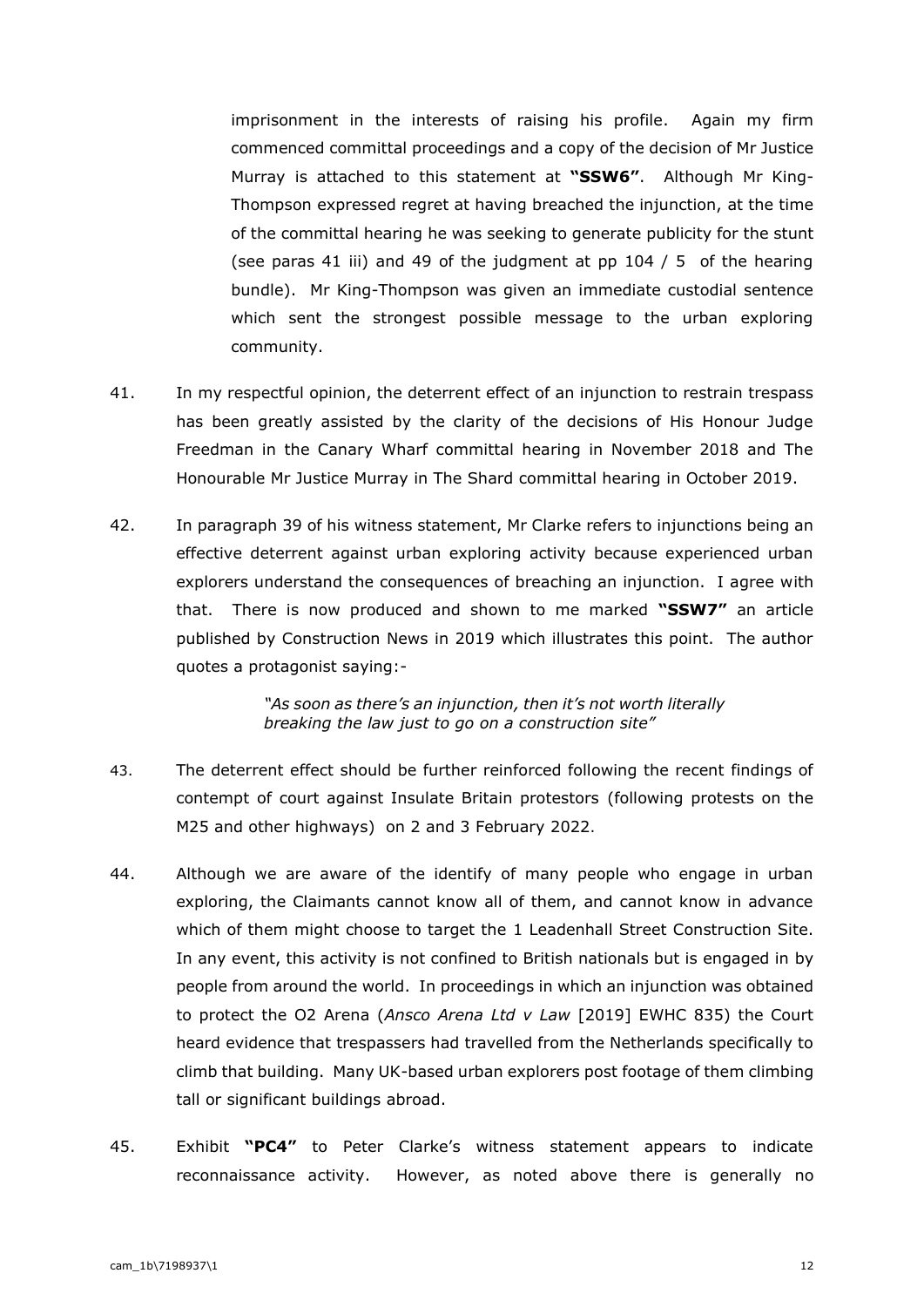intelligence of a specific intended trespass before it occurs. There appears to be some competition between urban explorers to obtain footage of particular sites. Moreover, if it were known that a construction site were to be a specific target on a specific date, the owners of that site could take steps to temporarily heighten security in a way which could not be sustained long-term. For these reasons in my experience urban explorers do not usually advertise their intended targets in advance and site owners very rarely have specific intelligence in advance of a threat to trespass on a particular construction site.

## **The Construction of Tall Buildings in London since 2018 – No Injunction Sought**

- 46. The table at **"SSW4"** shows that the relevant developer / contractor did not apply for an injunction to restrain trespass at 3 of the construction sites for tall buildings.
- 47. The 3 sites concerned are:-
	- 47.1.1 52 Lime Street (also known as The Scalpel) in the City (where Skanska was the main contractor);
	- 47.1.2 The Madison in Canary Wharf (Balfour Beatty); and
	- 47.1.3 One Blackfriars at South Bank (Berkeley Group).
- 48. It does not surprise me that each of those 3 sites was targeted by urban explorers (URL links to examples of videos which were uploaded to YouTube and Instagram are recorded in the table below).

| 52 Lime Street | $21.08.18 - Nibsy$<br>https://www.instagram.com/p/BlveJnhBwvZ/?hl=en&tagged=<br><b>londonrooftops</b> |
|----------------|-------------------------------------------------------------------------------------------------------|
|                | 24.08.18 - Ryan Taylor<br>https://www.youtube.com/watch?v=dmBDuFA4C94                                 |
|                | $30.08.18 -$ Ally Law<br>https://www.youtube.com/watch?v=1IMxM1FQkoU                                  |
|                | $23.10.18$ – LDN Rooftopper<br>https://www.youtube.com/watch?v=WuFCvIDPiZ4&feature=y<br>outu.be       |
| The Madison    | 21.05.19 - Usama Quaraishi<br>https://www.youtube.com/watch?v=x50D a2tqSM&t=302s                      |
|                | August 2019 - Urbex.unknown<br>Video now removed from YouTube                                         |
|                | 27.12.22 - Usama Quaraishi                                                                            |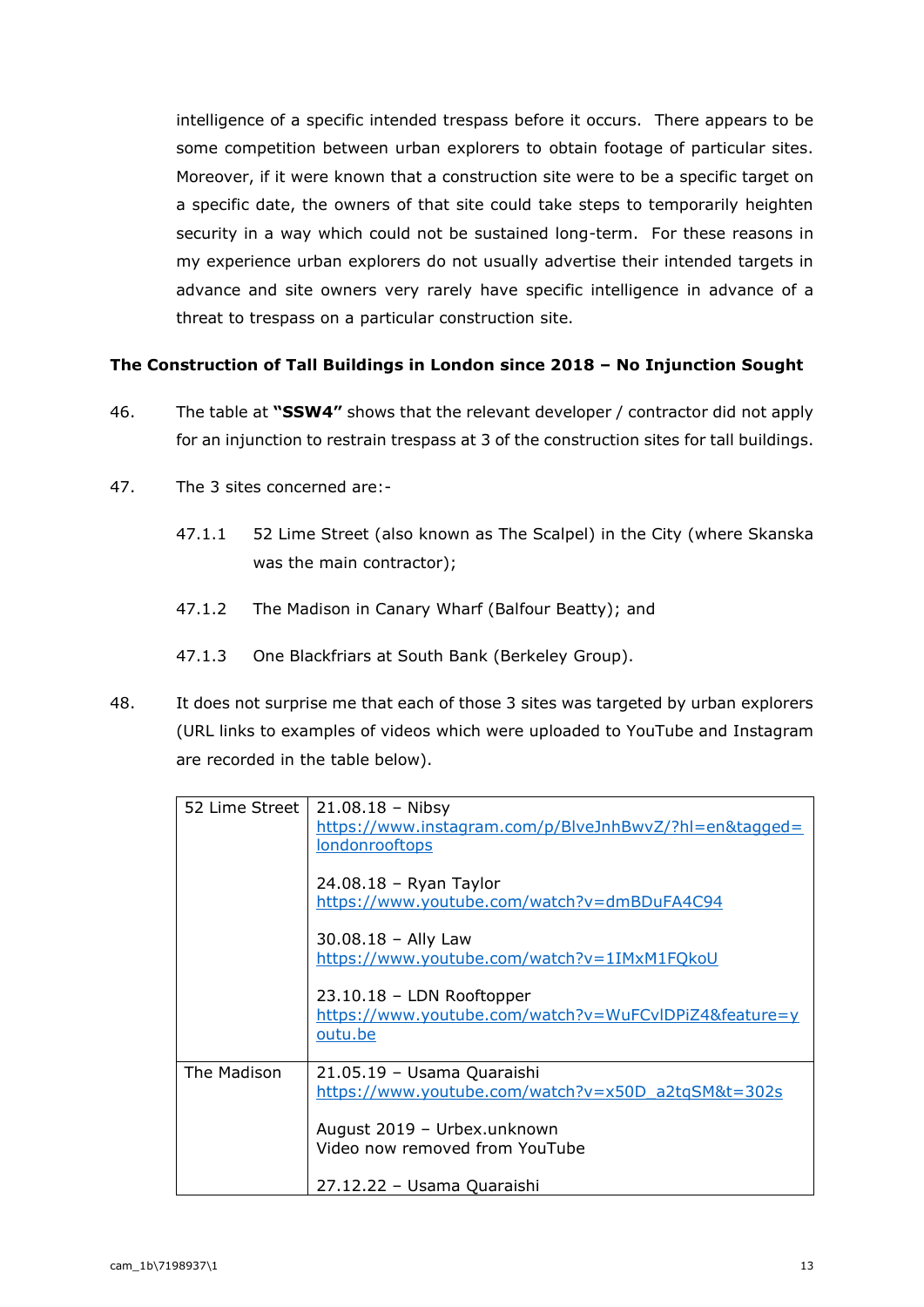|             | https://www.youtube.com/watch?v=GcIPEBZuuWE |
|-------------|---------------------------------------------|
| l One       | 13.09.19                                    |
| Blackfriars | https://www.instagram.com/j.bxpy/           |

### **Permission to issue without a named defendant and to dispense with service**

- 49. There are no named defendants to these proceedings. In those circumstances the permission of the Court may be required to issue the Claim Form, pursuant to CPR 8.2A and I respectfully ask that the Court grant the necessary permission if that is required.
- 50. Since no person will become a defendant to the proceedings unless they knowingly breach the injunction it is not proposed to physically serve the proceedings on anyone. If a party knowingly breaches the Order, they would automatically become a party to the proceedings. However, in order to ensure that there is no argument that regular service of the proceedings has occurred I ask the court to order substituted service of the proceedings and of the Order in the terms set out in the draft Order. I believe that this process has a realistic prospect of bringing the proceedings, and the terms of the Order, to the attention of anyone proposing to trespass on the 1 Leadenhall Street Construction Site.
- 51. Proving that the Order has come to the attention of those who have been committed for the breach of such injunctions (including in the Canary Wharf and The Shard actions referred to above) has not been a difficulty, which I believe demonstrates that the proposed methods of service (which have been widely employed in relation to such injunctions) are effective.
- 52. The procedure which we propose to adopt in this case (and which has been adopted before), is:-
	- 52.1 to upload a complete copy of the injunction (and the proceedings) to a Brookfield Properties website; and
	- 52.2 to post copies of a warning notice around the perimeter of the 1 Leadenhall Street Construction Site at frequent individuals informing people of: the existence and nature of the injunction; the proceedings; the potential consequences of breaching it; an address at which copies of the proceedings can be sought; and the website at which the injunction can be viewed.
- 53. I attach to this statement a suggested form of notice marked **"SSW8"**.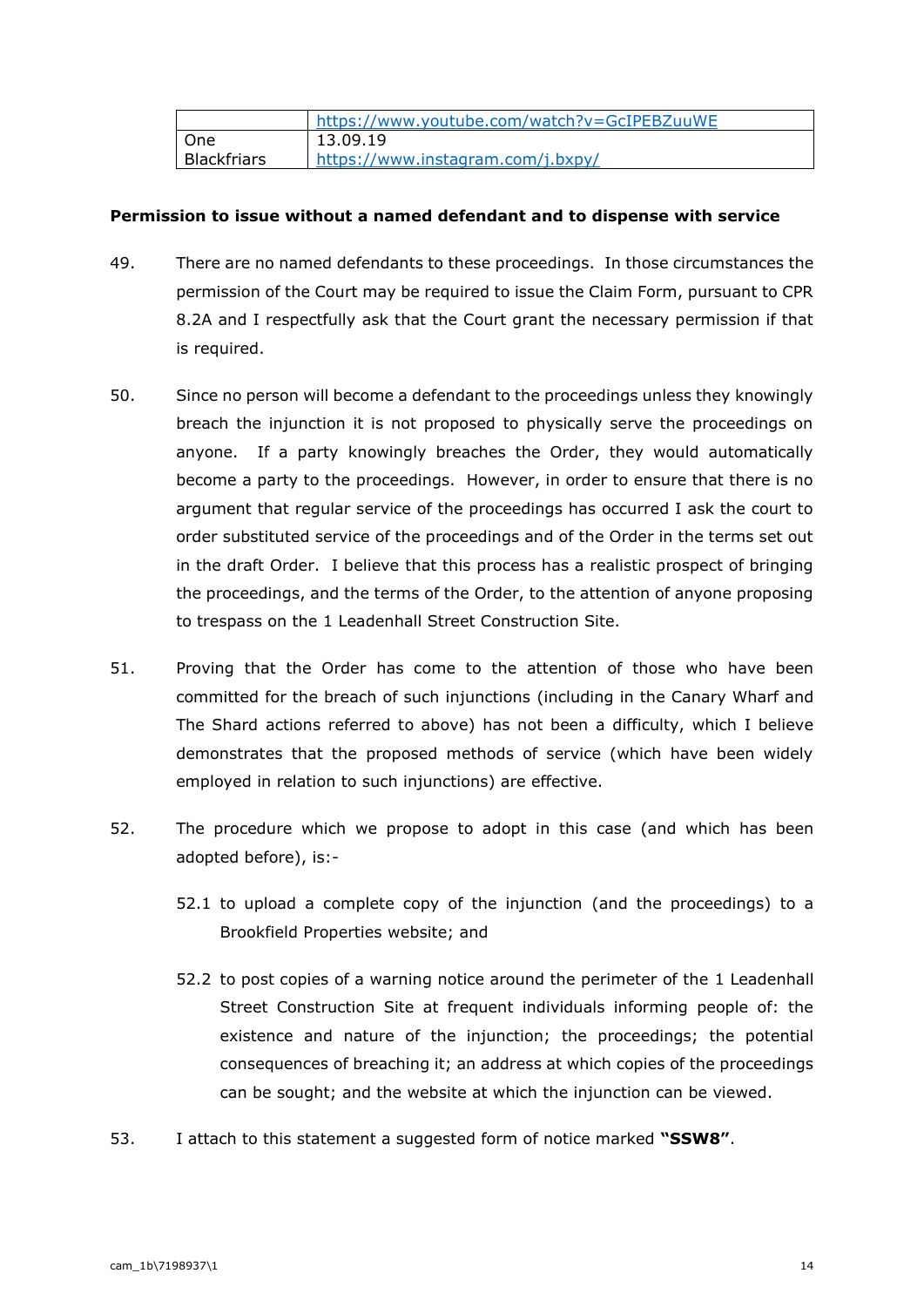### **Conclusion**

- 54. I am informed by Mr Clarke that the Claimants have given careful consideration to the position before deciding to apply for this injunction.
- 55. In paragraph 36 of his witness statement, Mr Clarke refers to the fact that Brookfield Properties does not automatically seek injunctions in respect of all of its development sites. Rather it has identified the 1 Leadenhall Street Construction Site as one which represents an obvious target for urban explorers (given the height of the crane and its prominent location in the City) and one in respect of which there is a genuine and serious risk of trespass unless an injunction is granted.
- 56. As I have said above, when urban explorers decide to target a construction site, they do not advertise the fact.
- 57. Having regard to the facts referred to above, the risk of trespass exists now and the Claimants' primary concern is to avoid a tragic accident as noted in paragraph 38 of Mr Clarke's witness statement.
- 58. The evidence referred to above shows that since 2018 all except 1 of the construction sites in London involving new buildings of 150 metres or more has been targeted by urban explorers. The sole exception is South Quay Plaza (where the Berkeley Group is currently constructing two tall residential towers - one of 215 metres and another of 192 metres) where Heather Williams QC granted a *Quia Timet* injunction (see paragraphs 10.6 and 38.3 above).
- 59. In my respectful submission, the evidence above (together with the evidence recorded in Mr Clarke's witness statement) demonstrates that:-
	- 59.1 unless an injunction to restrain trespass is granted, the 1 Leadenhall Street Construction Site (in particular the tower cranes) is **very likely** to be targeted by urban explorers which creates serious health and safety risks;

and conversely

59.2 if an injunction to restrain trespass is granted, the experience at other construction sites shows that it is **very unlikely** that the 1 Leadenhall Street Construction Site would be targeted by urban explorers (thereby avoiding those risks).